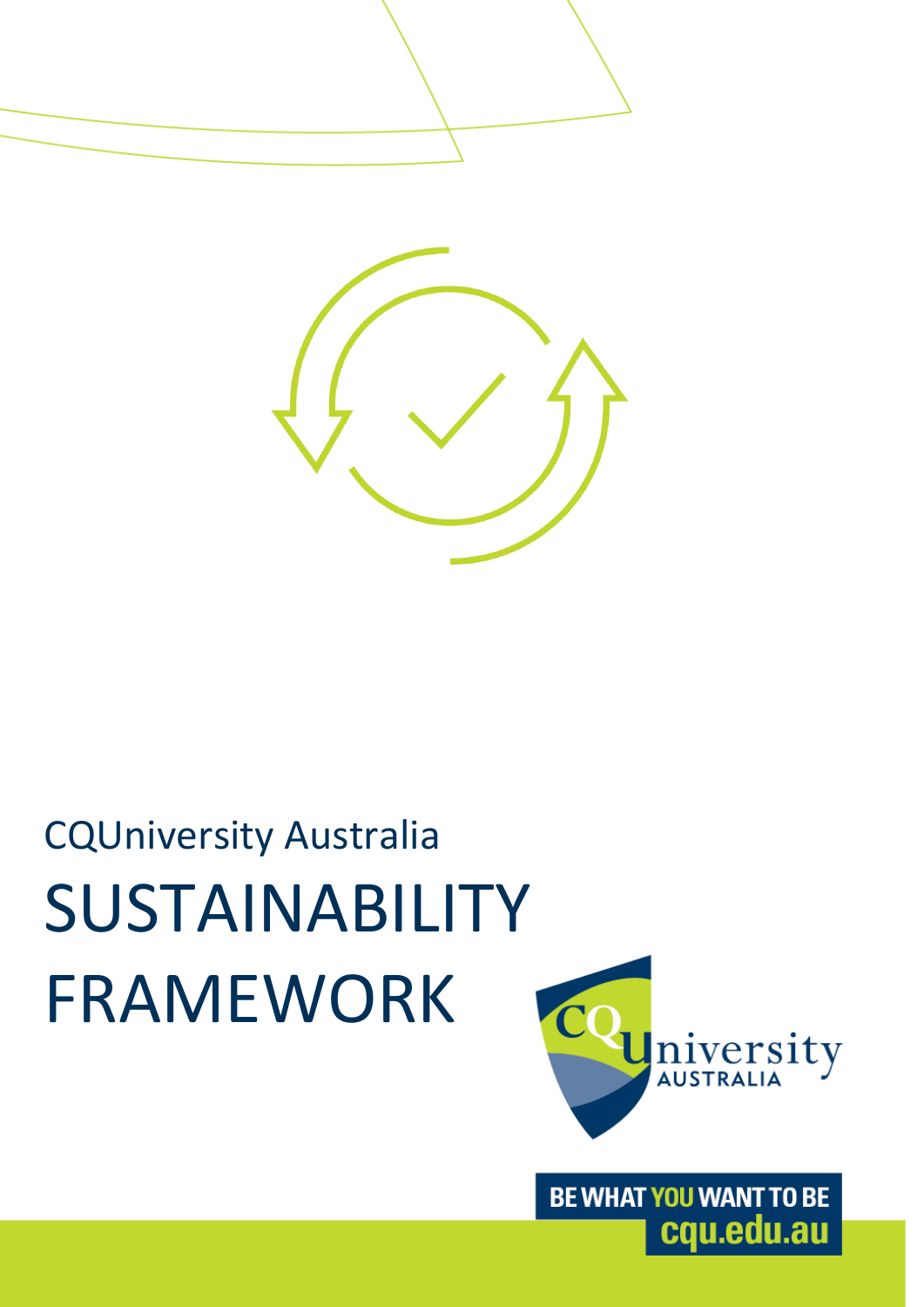# **CONTENTS**

| $\mathbf{1}$   |  |
|----------------|--|
| 2              |  |
| 3              |  |
| $\overline{4}$ |  |
|                |  |
|                |  |
|                |  |
|                |  |
|                |  |
|                |  |
|                |  |
|                |  |
| 5              |  |

# <span id="page-1-0"></span>**1 INTRODUCTION**

Sustainability is a different way of looking at how we do business from top to bottom. It is defined as a commitment to better long-term business performance through improved social, economic and environmental practices. A sustainable enterprise looks beyond revenues and while working for all round social and economic development through ethical business practices, creates consumer loyalty and brand image which hold good in the long term. For our University it includes helping build a better ecology, society, and better use of resources.

The ["Strategic Plan 2019-2023](https://www.cqu.edu.au/policy) Our Future is You" includes Sustainability as one of the six pillars, and provides a significant opportunity to align this Sustainability Framework with the new Strategic Plan. CQUniversity is looking to strengthen its long-term strategy, that started with the development of this framework in 2016, with continued improvement until 2030. We see it our responsibility to safeguard the environment. As an educational institution operating across Australia and now internationally, we are in a strong position to convey a message on conservation and sustainability while we pursue our educational and economic targets to bring about lasting change.

CQUniversity, the largest regional Australian university, is proud to be recognised as a most inclusive university with some of the highest ratios of students from disadvantaged, mature age, Aboriginal and Torres Strait Islander, and first-in-family backgrounds. CQUniversity places a strong emphasis on social and environmental commitments and fosters sustainability practices with the help of our communities, and industry, government partners, both in Australia and overseas. Sustainability is a commitment to long-term business performance through improved social, economic and environmental practices.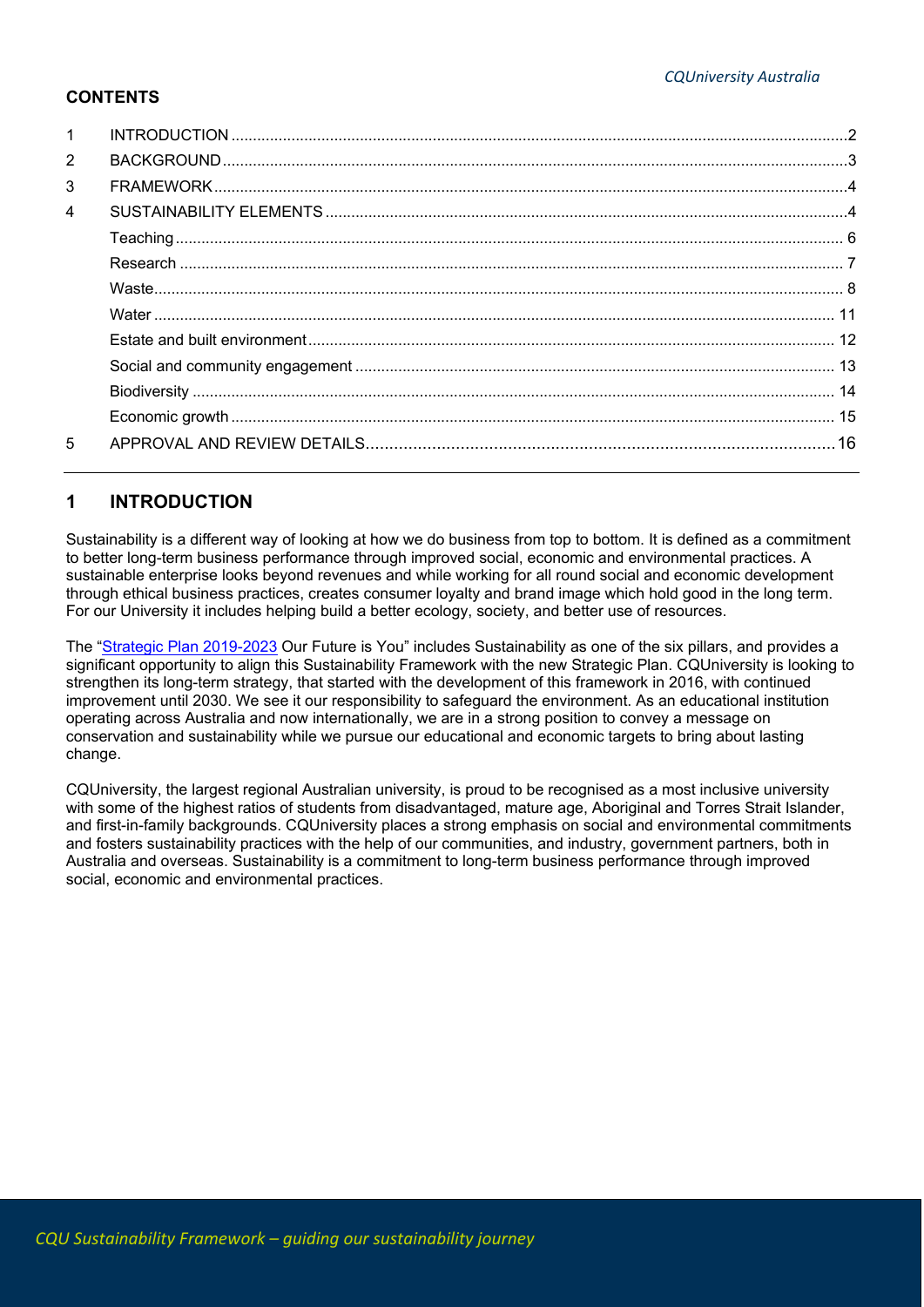

*Figure 1: Sustainability KPIs*

Considering the current issues in the world and the amount of waste Australia produces, the University is moving to adopt the concept of a "**circular economy"** model. It is a model that is aimed at minimizing waste and making the most of resources. In a circular system resource input and waste, emission, and energy leakage are minimized by slowing, closing, and narrowing energy and material loops; this can be achieved through long-lasting design, maintenance, repair, reuse, remanufacturing, refurbishing and recycling.

In addressing current real world issues our Framework contains strong targets for reduction and elimination of "single use plastics across our campuses by end of 2020. This type of target can change the thinking and actions of many people the University engages with providing a positive and long lasting impact to our planet.

# <span id="page-2-0"></span>**2 BACKGROUND**

Australia is one of the largest producers of waste on the planet with the average Australian producing 2.7 tonnes of waste per year.

- According to the National Waste Report, Australia as a nation produces 64 million tons per year.
- Much of this is household waste like plastic packaging and food waste.
- As our population grows our consumption increases, and the more we consume the more we tend to 'throw away'.

The year 2015 was a turning point for sustainability in global undertakings as the [Sustainable Development Goals](https://www.un.org/sustainabledevelopment/sustainable-development-goals/) (SDGs) proposed by the United Nations Development Programme were officially adopted by world leaders during the Paris COP21 Summit. SDGs are accompanied by targets elaborated through indicators focused on measurable outcomes. They are action-oriented, global in nature and universally applicable. They take into account different national realities, capacities and levels of development.

CQUniversity adopted a Sustainability Policy applicable to all its campuses throughout Australia. The Policy sets a clear turning point about the image it is portraying and various benchmarks the University is set for its teachers, students, employees, service providers and stakeholders about the sustainability of its activities.

Translating the Policy into action is this Framework, which provides direction towards specific goals. The goals are set against 2015 as the benchmark with the understanding that adjustments to these benchmarks may be added on a continual basis to reflect the reality of situations. This Framework is based on the premise that sustainability is a factor for all the University's operations, teaching and research activities as noted in the Policy.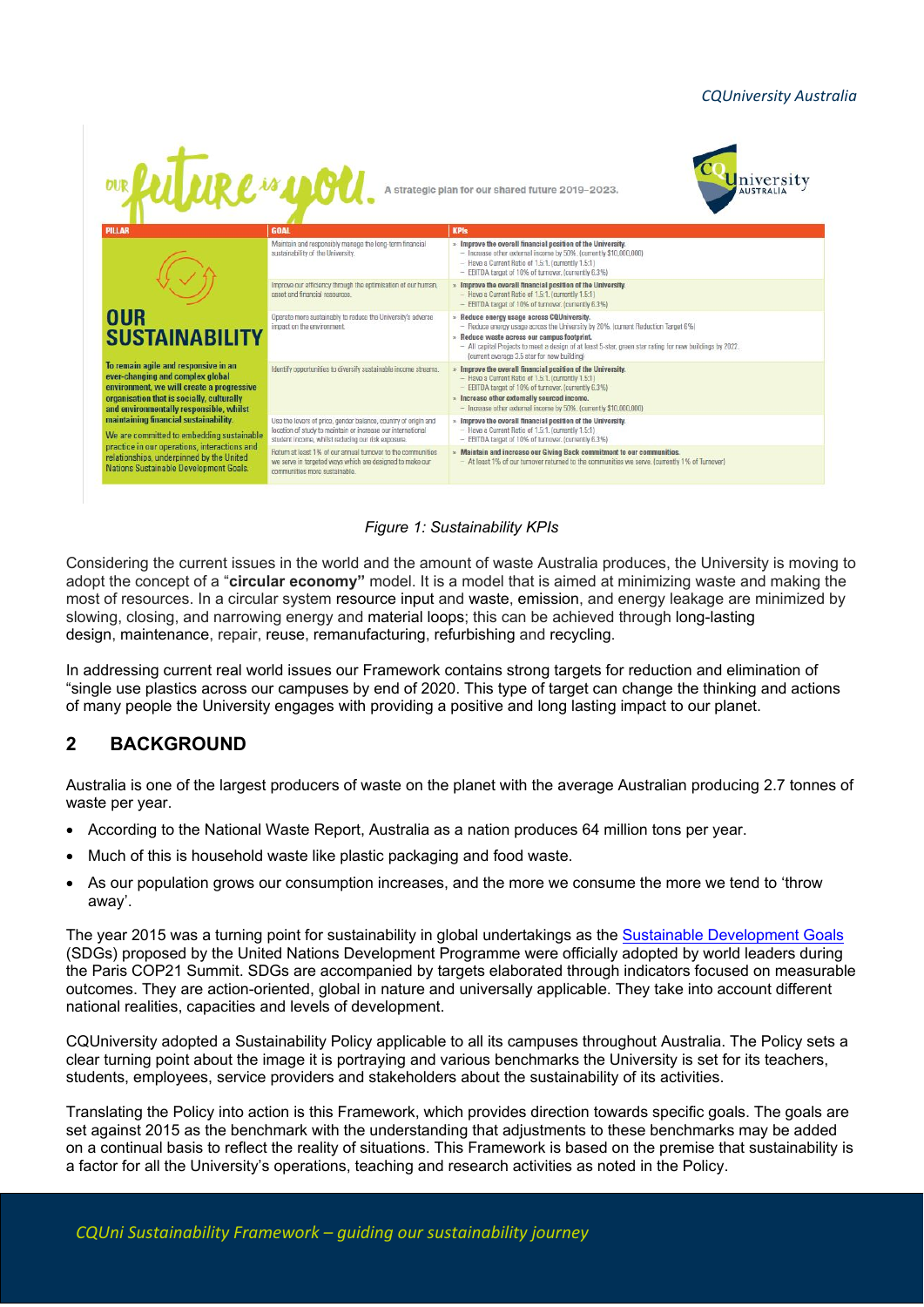# <span id="page-3-0"></span>**3 FRAMEWORK**

The Directorate of Facilities Management (DFM) is responsible for driving sustainability across the University. Having support and direction from the [Strategic Plan 2019-2023](https://www.cqu.edu.au/policy) is a significant change and will ensure the University sustainability journey, through this Framework, delivers results through involvement of our employees and students. It will be implemented through the following strategies:

- engage and empower our employees, students and the community on sustainability issues
- establish University-wide targets to reduce energy and water usage, and the production of waste and pollutants
- fulfil our commitment to sustainable building designs and facilities
- develop sustainable campuses, and
- promote sustainability topics for teaching and research as interrelated components in all fields offered at our University.

CQUniversity is committed for sustainability initiative based on a triple bottom line approach. The commitment is clearly exemplified through this Framework.

Our core service being tertiary education, therefore, this Framework closely supports excellence in research and scholarship, vocational, undergraduate and postgraduate education, and public engagement by operationalising sustainability at all levels. Climate-positive policies and development will open new opportunities for research and interdepartmental study.

Below are the six pillars that comprise the Strategic Plan. These are supported by an underlying foundation of sustainability.

- 1. Our Students
- 2. Our Research
- 3. Our People
- 4. Our Communities
- 5. Our Reputation
- 6. Our Sustainability

At the heart of this Framework is an awareness program that encompasses all sites, employees and students. Intrinsic to this is a stewardship role in the University's engagement strategies with its internal and external stakeholders. It calls for a paradigm shift in its understanding of the new 'culture' of sustainability. Sustainable development is focused on balancing social, economic and environmental needs.

Endeavouring to practice sustainable development, challenges us to manage our activities with a long term lens as compared to immediate short term gains. This Framework recognises the practical difficulties and challenges in adopting a sustainable approach and seeks to stimulate incremental, manageable and tangible improvements.

The overarching guiding principle for this Framework is stewardship. For growth to be sustainable, it will take place within this Framework that promotes the attainment of progressively higher degrees of the unity of vision and action among its participants. Each step forward becomes part of a collective process, in the spirit of collaboration; of learning by which our campuses, departments and individuals advance together in understanding and action. In this Framework, ideas and suggestions do not belong to a single person or entity. Nor does their ultimate success or failure. Rather, proposals and insights belong to the organisation, which adopts, revises, or discards them as needed.

# <span id="page-3-1"></span>**4 SUSTAINABILITY ELEMENTS**

CQUniversity sustainability elements are holistic through interconnecting elements to signify that one's actions are connected to the larger picture. The nine elements (Figure 2) were created based in the 17 SDGs to be simpler and relate in a clearer way to our business. To mitigate the adverse impacts and ensure ones' actions are in line with tested systems, we are guided by this Framework.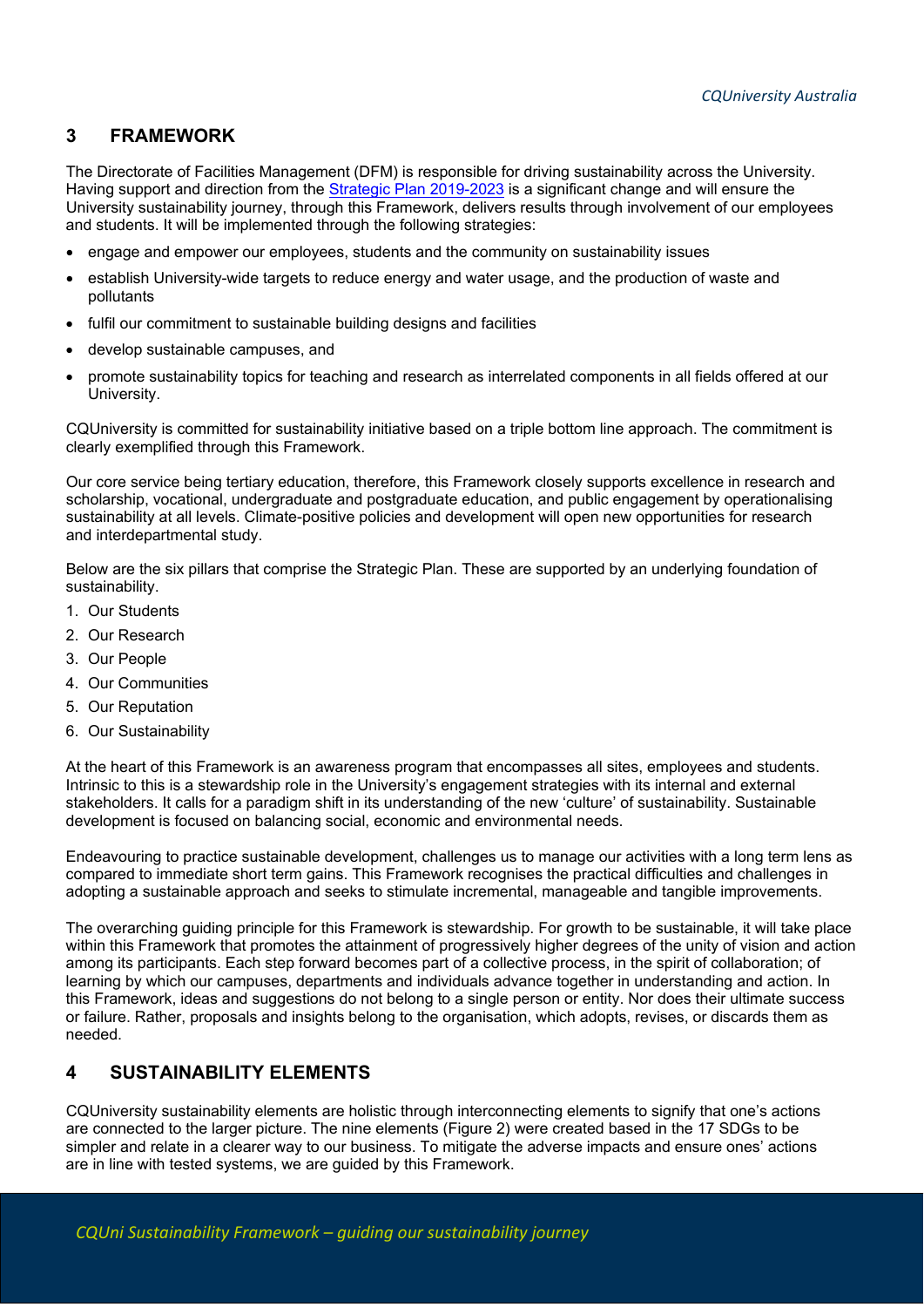

*Figure 2: Sustainability Elements Circle*

To strategise and implement the various interrelated aspects of sustainability, this Framework builds upon nine specific 'Elements' to provide a holistic approach to managing sustainability at CQUniversity. The table below further demonstrates how the CQUniversity nine elements link to the 17 SDG's.



*Figure 3: Matrix for United Nations SDGs vs CQUniversity Sustainability Elements*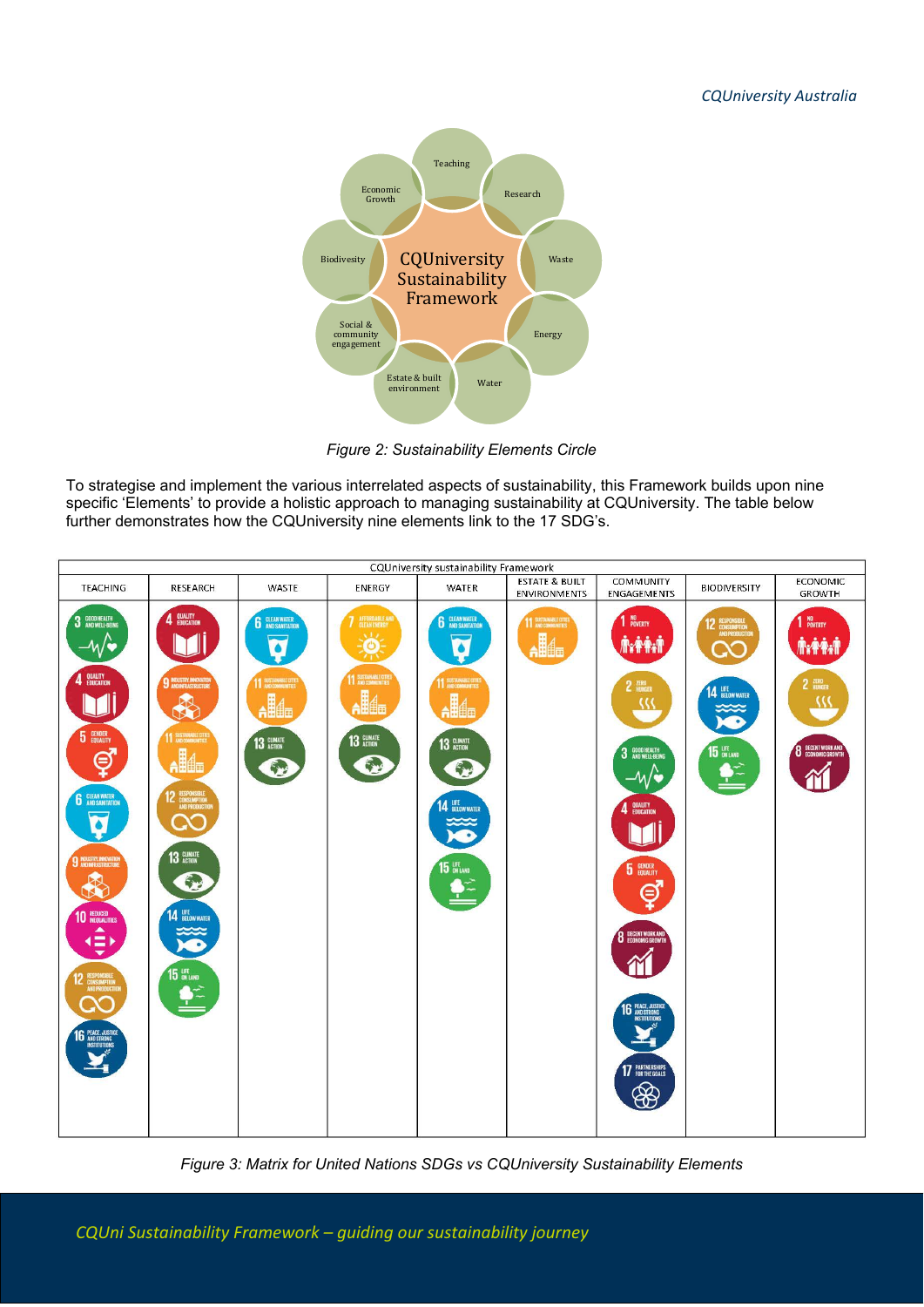# <span id="page-5-0"></span>**Teaching**

### **Holistic, Progressive, Applicable**



#### **Objectives**

#### **"We** *will* **produce graduates who have the knowledge, skills and drive to apply global and sustainable thinking to address complex social, economic and environmental challenges."**

Universities and colleges worldwide are now recognising their central role in addressing the challenges of sustainability. In response, many educational institutions are rapidly advancing a suite of collaborations, strategies, programs and curricula pathways. CQUniversity understands that education for sustainable development encompasses more than just environmental factors. It also includes social, economic, ethical and 'cultural' values.

It needs to be highlighted here that sustainable learning styles include the importance of critical thinking, interdisciplinary, multi-method approaches to assessment and challenging approaches to, and ideas about, teaching and learning.

A topic as nebulous as sustainability needs a long-term evolving process of engagement with a widening circle of key players within the University Schools and Divisions, students and the community. The Framework is the basis of our approach to making implicit connections to sustainability, more explicit. We will achieve this through the Education for Sustainability (EfS).

EfS is more than providing content. It also encourages learning skills, perspectives and values that guide and motivate people to continue learning after they graduate, to contribute to a sustainable livelihood and live in a society that is forward-looking. EfS aims to go beyond individual behaviour change or single actions often associated with education for the environment. It seeks to implement systemic change through influencing the community, institutions, local, state and national government and industry.

The focus is to promote concepts of sustainability where appropriate in all levels of teaching from certificate to higher research degree.

#### **Current status**

We play a key role in educating future generations of citizens, consumers, investors, entrepreneurs, leaders, and decision-makers within Queensland, Australia and globally.

We recognise our responsibilities towards promoting sustainable development and social justice as a provider of quality tertiary education and research throughout Australia. We are in an ongoing process of ensuring that sustainability principles are promoted where appropriate in teaching and learning, thereby empowering our students and graduates to contribute towards a more sustainable, equitable and cohesive society.

#### **Targets**

*Short to medium term goals (2019 – 2023)*

- Introduce the concept of innovative circular economy aspects to our students.
- At CQUniversity Open Days, organise a desk for information dissemination on sustainability activities.
- Organise discussion forums and speakers in sustainability topics at various CQUniversity campuses.
- Encourage student involvement to a point where students are helping drive the direction of our sustainability framework.
- Provide options for student-initiated projects, where appropriate.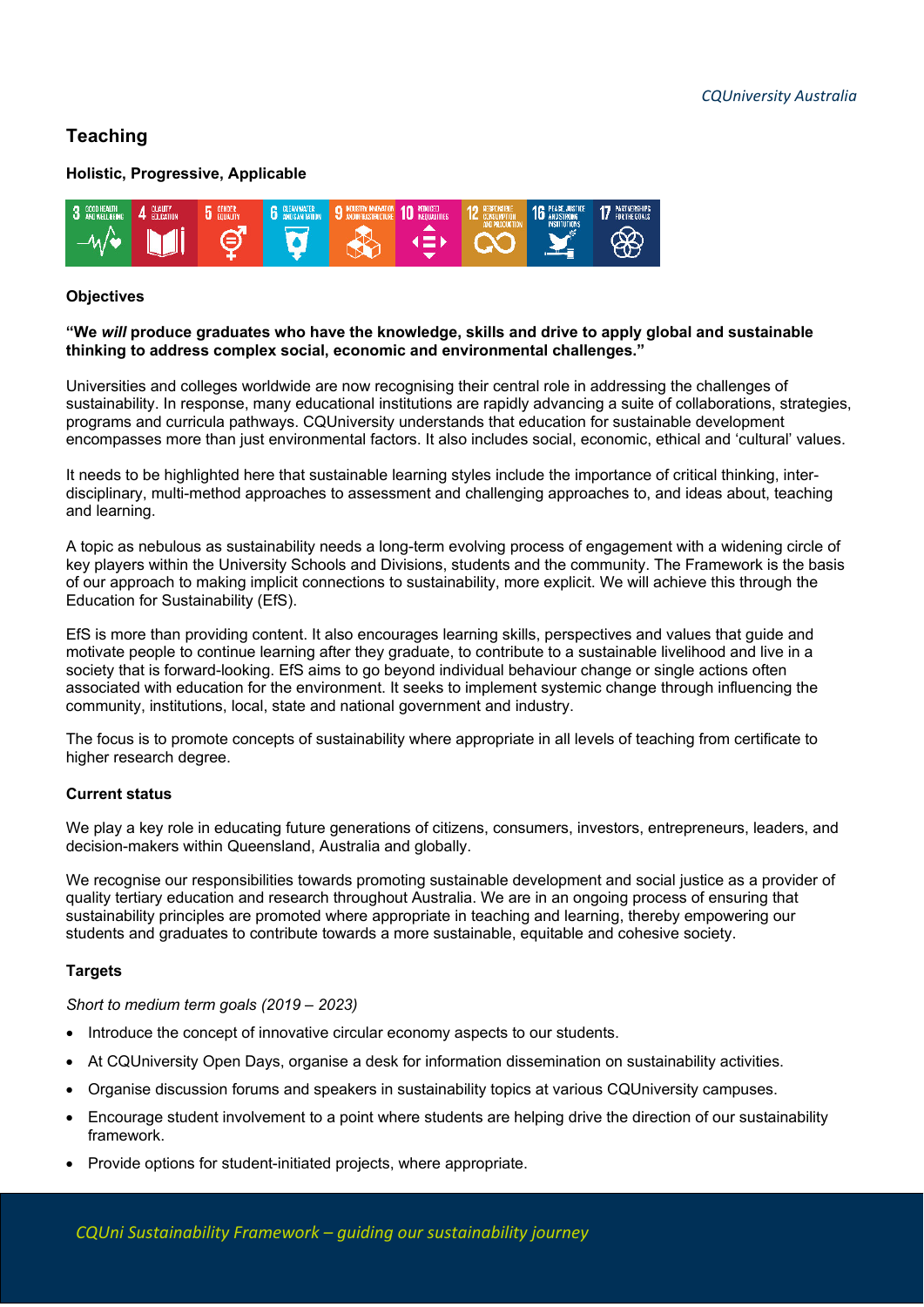#### *Long term goals*

- Encourage holistic approach to sustainability through inclusion of circular economy concepts in relevant courses where academic expertise exists.
- Deliver sustainability related content, where relevant and where academic expertise exists.
- Encourage student initiatives and projects in sustainability, where relevant and appropriate.

#### **Key performance indicators**

• By end of 2021 have an active student champion at eight of our campuses in Australia.

## <span id="page-6-0"></span>**Research**

#### **Innovative, collaborative, practical**



## **Objectives**

CQUniversity is fast becoming a well-known and respected research based university. As an institution, we value our interactions with society, particularly in terms of direct and indirect knowledge exchange. As our research portfolio grows in the future, we should be cognisant of sustainability principles and practices that may be included in research projects to better support all communities.

#### **Current status**

Researchers at CQUniversity are involved in a variety of research projects that, on the whole, aspire to improve the functioning, welfare and productivity of our communities. Committed to excellence and innovation, CQUniversity is proud to play an important role in various research initiatives with business, government and the community. Our Clean Energy Academy has research focus in the field of renewable energy technologies which we can use to educate and influence others in the benefits of this growing technology.

Research endeavour is monitored by relevant [ethics, biosafety and academic committees,](https://www.cqu.edu.au/research/current-research/ethics-committees) ensuring that CQUniversity projects are conducted in accordance with the relevant guidelines, policies and procedures.

#### **Targets**

#### *Short to medium term goals (2019 – 2023)*

- Create awareness among CQUniversity research and academic employees of the focus on research that addresses sustainability issues within our society, environment and industry, through regular communication and practice.
- Promote the applied research and subsequent innovative outcomes undertaken by CQUniversity that has improved the sustainability or our society, environment and quality of life.
- Work with the University's Clean Energy Academy to increase opportunity for sustainability focussed research and education for our communities.

#### *Long term goals*

- CQUniversity is recognised for its innovative applied research that makes a difference and improves the sustainability of our world.
- Embedded sustainability research approach in relevant fields.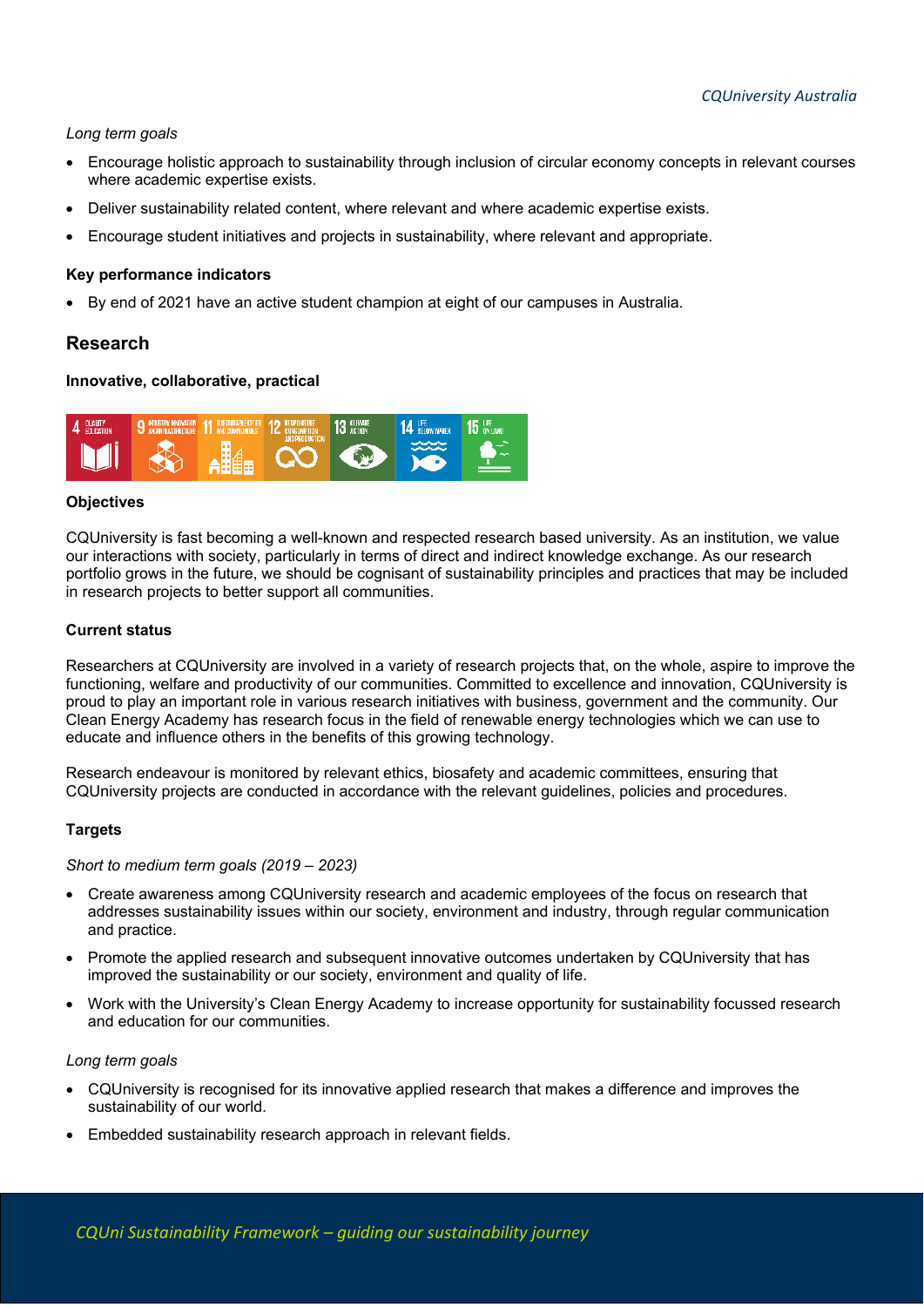• Potential that CQUniversity research can influence our own decision making in develop a sustainable future for the University.

#### **Key performance indicators**

- The number of community-engaged research and social innovation projects aimed at improving the local community, environment and global sustainability (consider two projects a year by 2023).
- Adoption of research outcomes into the normal operations of the University.

## <span id="page-7-0"></span>**Waste**

#### **Reduce, reuse and recycle**



#### **Objectives**

In 2018 CQUniversity created approximately 723 tonne of solid waste (based on the University Waste Services Report), of which 24% was recycled. With a target to grow our student population it would be expected this figure would also grow. We are committed to reduce waste production through a variety of methods while also increasing our recycling efforts across our campuses. Based on the [National Waste Policy 2018](https://www.environment.gov.au/protection/waste-resource-recovery/publications/national-waste-policy-2018) of the Department of Agriculture, Water and the Environment, CQUniversity will adopt the following guidelines:

- Avoid the generation of waste, reduce the amount of waste (including hazardous waste) for disposal.
- Manage waste as a resource.
- Seek to increase use of recycled and renewable materials.
- Ensure that waste treatment, disposal, recovery and re-use is undertaken in a safe, scientific and environmentally sound manner.
- Contribute to the reduction in greenhouse gas emissions, energy conservation and production, water efficiency and the productivity of the land.
- Increase the use of recycled and renewable materials.

#### **Current status**

With learning outcomes from the Mackay campus Pilot Recycling Program (2017), DFM has approved a waste management rollout plan. This effort has continued to include Townsville, Sydney, Melbourne, Perth, Emerald and Bundaberg campuses.

In 2019, CQUniversity became a signatory of the Lighting Council Australia's EXITCYCLE program. Under this program our focus will be to nullify impact of battery waste on the environment.

In 2017 CQUniversity joined the iconic Clean Up Australia Day as a platinum member, making most use of our reach across the country. For two years now we have had 12 campuses participate each year across our footprint cleaning up areas outside our campuses within the communities we are part of. We work with the local councils to organise suitable locations to provide maximum benefit to the community. Further to this, the University is extending our partnership with Clean Up Australia to include circular economy concept. The opportunity to work with Clean Up Australia on circular economy at a national level will help promote our beliefs and support in this growing concept of sustainable development.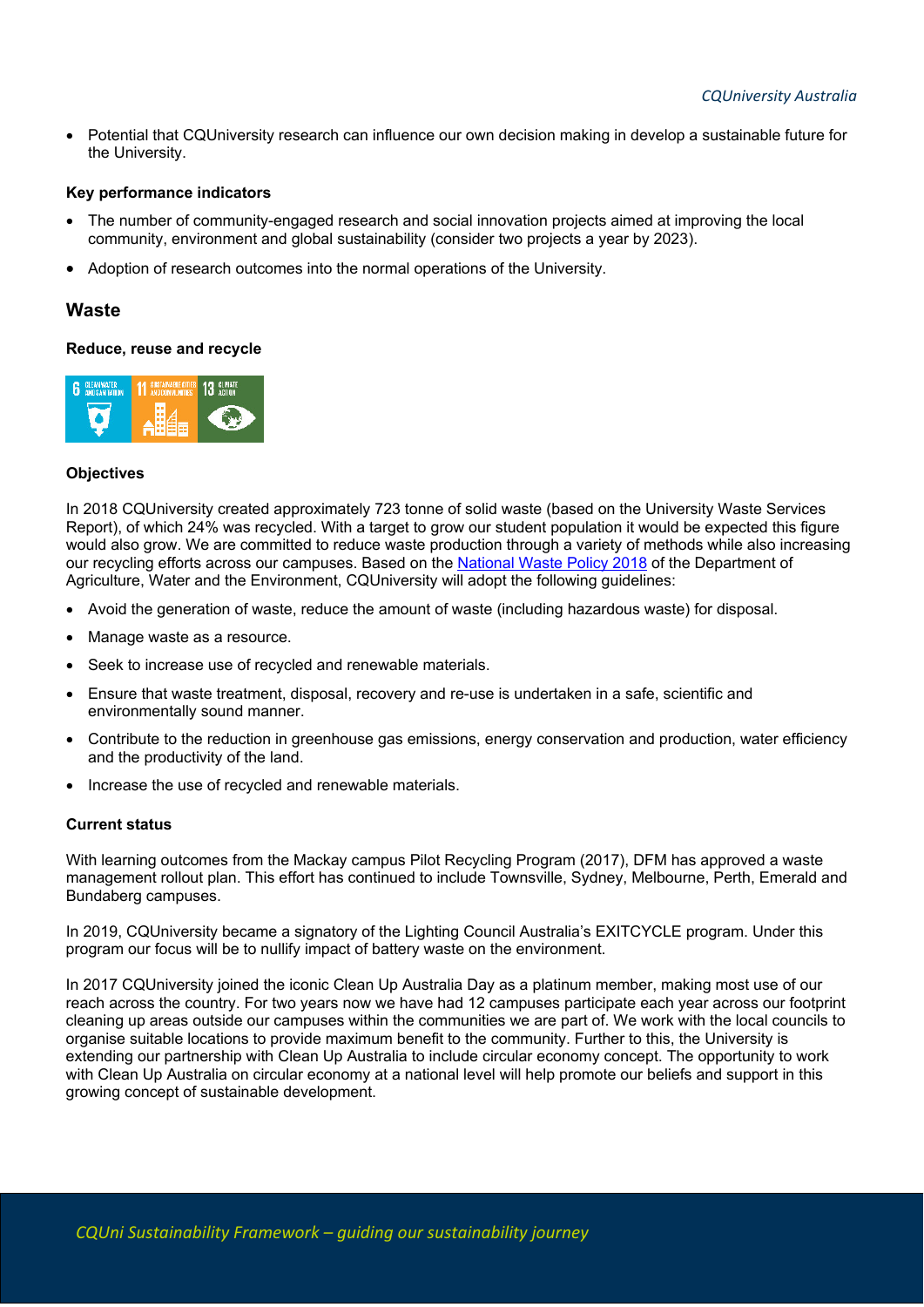## **Targets**

#### *Short to medium term goals (2019 – 2023)*

- Implement a program to stop use of "single use plastics" across the University by end of 2020.
- Liaise with the various local councils to develop recycling programs for each campus. Have all University campuses with basic recycling (Stage 1) in place by 2022.
- Reduce landfill waste to 15% (108.5 tonnes based on 2018 figures) by 2023 and divert landfill waste to other streams such as waste to Energy, organic biogas, etc.
- Establish a baseline for waste to allow benchmarking and annual reporting (2019).
- Initiate a robust waste reduction, reuse and recycling awareness campaign.

#### *Long term goals*

- Work on long term strategy to zero landfill waste. Develop a strategy for approval by end of 2022.
- Recover 85% recyclables by end of 2030.
- Recover 100% of compostable from total waste generated and Feasibility study for the on-campus composting system (regional campuses only).
- Adopt the end of a life assessment plan for capital major and minor projects.

#### **Key performance indicators**

- Increase our recycling to 35% of total waste by end of 2023.
- Successful implementation of program to stop the use of single use plastics across the University, with a review in 2021.
- Steady reduction of total waste going to landfill annually (measured against employees and EFTSL) to meet 15% reduction by end of 2023.

## **Energy**

#### **Avoid, Reduce, Produce**



#### **Objectives**

CQUniversity is committed to a policy of energy efficiency and conservation in its facilities and operations. This Framework identifies energy conservation as a significant issue for the campuses and outlines steps to conserve energy and achieve sustainable goals of the University.

Our guiding principles are:

- To reduce energy usage incrementally over the years by utilising alternative methods of energy conservation.
- To encourage energy-saving behaviour on campus through technical assistance, awareness campaigns and studies. The University will implement this Framework through active and passive measures:
	- $\circ$  active measures include asking the University's community to close doors, turn off lights and engage in other, general conservation activities, and education (i.e. employee forum, administrative forum, faculty meetings, student interest groups and outreach), and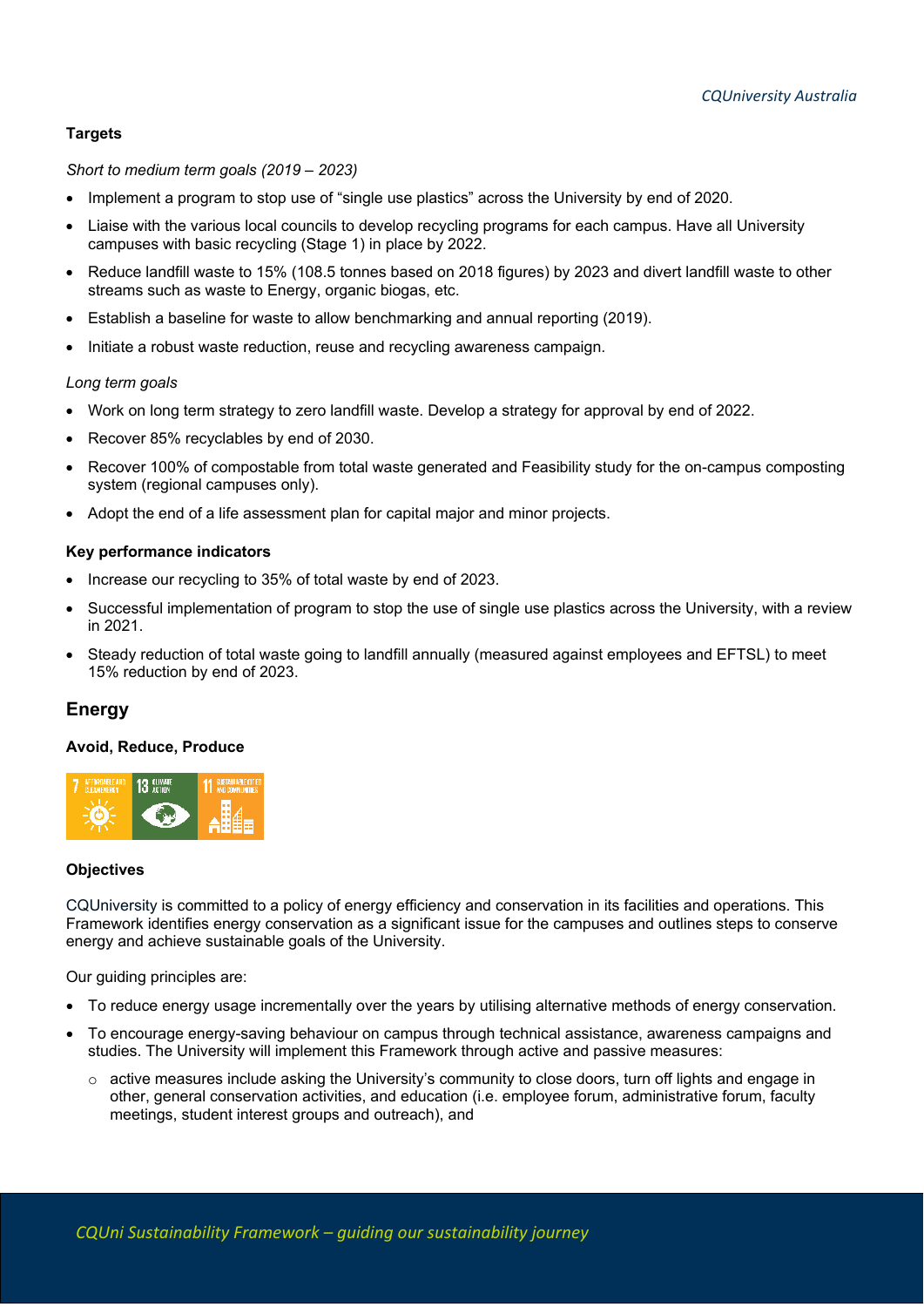$\circ$  passive measures include installing energy-saving devices, designing new infrastructure with a goal of energy conservation, operating existing facilities in the most feasible energy-efficient manner, and developing procurement guidelines that incorporate energy-awareness.

#### **Current status**

Energy reduction targets were established in 2015 for an initial period of five years through to 2020 with a target reduction of 12% based on 2015 figures. The new Strategic Plan has set a target reduction of 20% by end of 2023.

CQUniversity's corporate greenhouse gas (GHG) emission is currently under the reportable threshold, 50 kiloton or 200 TJ energy usage, however we will continue to monitor it and report internally via the Annual Sustainability Report.

We have a plan in place with the adoption of renewable energy sources. In coming years, we will work on base load reduction methods through installation of solar photo voltaic (PV), LED lighting, variable speed drive heating ventilation air-conditioning (VSD HVAC) systems, etc. With changes in the Design Manual, our carbon footprint will reduce. It is planned to gradually replace existing fixtures with low energy dependent globes and install energy efficient lights and equipment in all building projects.

#### **Targets**

The targets below are aligned to the CQUniversity Strategic Plan.

| <b>IENERGY EFFICIENCY TARGETS</b> |          |       |                  |       |                 |       |          |       |               |       |                 |       |
|-----------------------------------|----------|-------|------------------|-------|-----------------|-------|----------|-------|---------------|-------|-----------------|-------|
| <b>Measure</b>                    | 2018     |       | 2019             |       | 2020            |       | 2021     |       | 2022          |       | 2023            |       |
|                                   | % target | value | <b>1% target</b> | value | <b>% target</b> | value | % target | value | % target      | value | <b>% target</b> | value |
| GJ/m2                             |          | 0.498 |                  | 0.482 | າາ<br>ᅭ         | 0.466 | --       | 0.451 | <u>. на с</u> | 0.436 | 20              | 0.424 |

*Short to medium term goals (2019 – 2023)*

- Introduce energy monitoring equipment to allow for measurement and targeted saving areas.
- Engage employees, students, and service providers in a robust awareness campaign on effective electricity and fuel saving tips.
- Continue to introduce energy efficient equipment such as LED lights and energy efficient chillers.
- Identify "after the meter" opportunities to develop renewable energy on our campuses, such as Emerald.
- Reduce energy use by 20% by end of 2023 (based on 2015 benchmark).
- Introduce electric cars to the university vehicle fleet.
- Reduce the cost of energy through identifying new opportunities.

#### *Long term goals*

- Utilise maximum renewable energy source through power punches arrangements.
- Centralised chilled water plants and thermal storage, combined with solar power or a geothermal source.

- Annual University energy targets.
- Use 2015 as a benchmark year for reporting methods.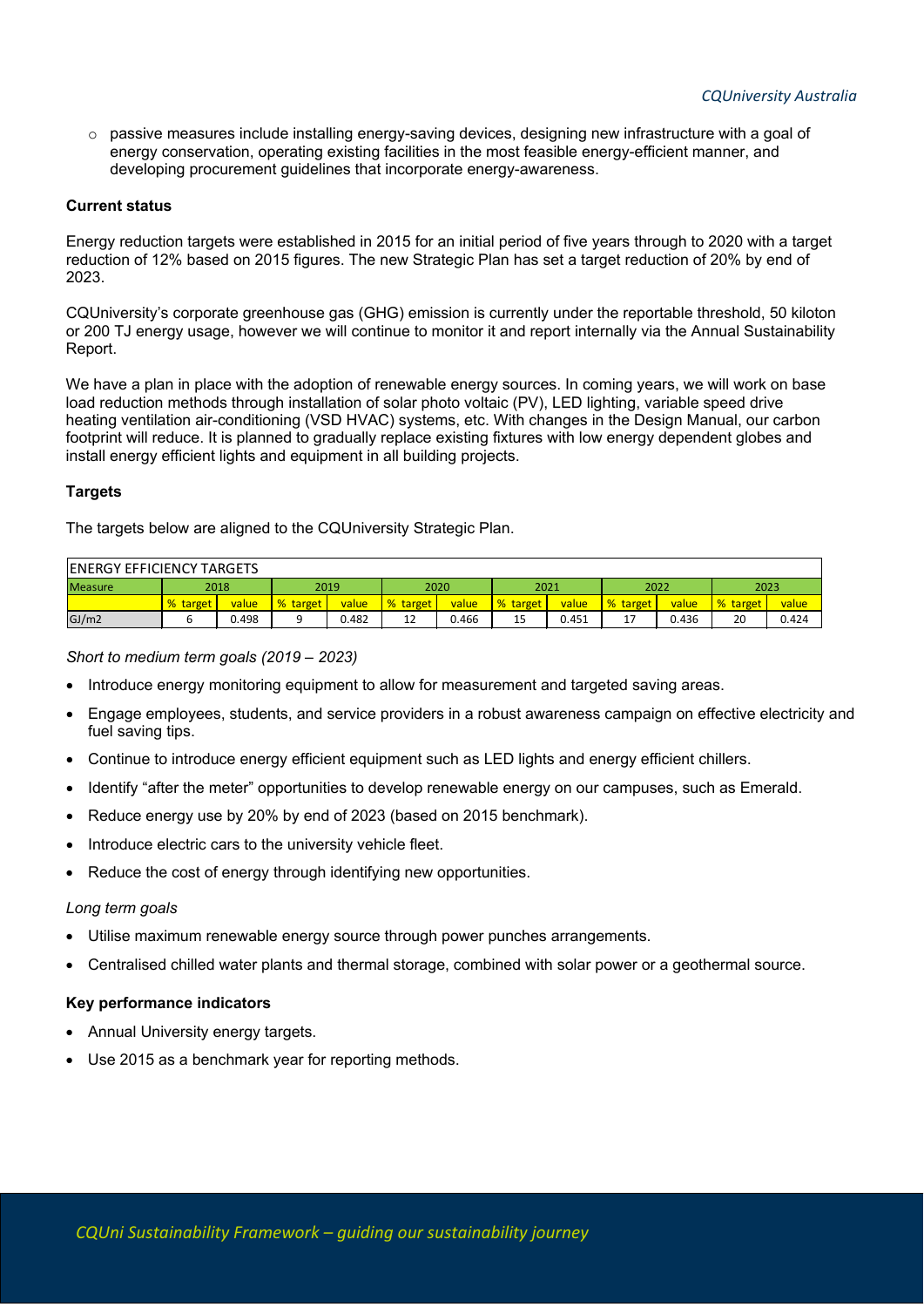# <span id="page-10-0"></span>**Water**

### **Avoid, Reduce, Recycle and Capture**



#### **Objectives**

CQUniversity campuses will efficiently use water and minimize any wastage as one of our most precious resources.

### **Current status**

In 2018, CQUniversity used just over 120ML of water (excluding metros and residential properties). This is a combination of town water and harvested sources, with town water making up around 90% of the total. We are committed to reducing our water use and dependency on town water. We have made changes in our design manuals, ensuring refits and new builds will be 5-star water efficiency equipment, to replicate our commitments.

#### **Targets**

*Short to medium term goals (2019 – 2023)*

- Develop and implement an awareness campaign on water conservation tips with students, teachers, employees and visitors.
- Establish a baseline usage of water consumption for CQUniversity.
- Implement 5-star water efficiency rated equipment to all new campus buildings and upgrade of existing building stock to reduce water demand.
- Actively check and adjust irrigation systems to minimise wasted water.

#### *Long term goals*

- Offset the usage of council supplied potable water by devising water conserving landscapes and buildings.
- Increase the capture of rainwater through various techniques like rainwater tanks.
- Install water recycling plants and the use of grey water for appropriate use.
- Convert a major sporting ground to synthetic turf, eliminating the need for watering and mowing. Install catchment of the runoffs water into underground tanks.

- Capture water consumption through annual reports supplied via benchmarking activities with the Tertiary Education Facilities Management Association (TEFMA).
- Increased rainwater tank capacity.
- The capacity of greywater treatment measured annually.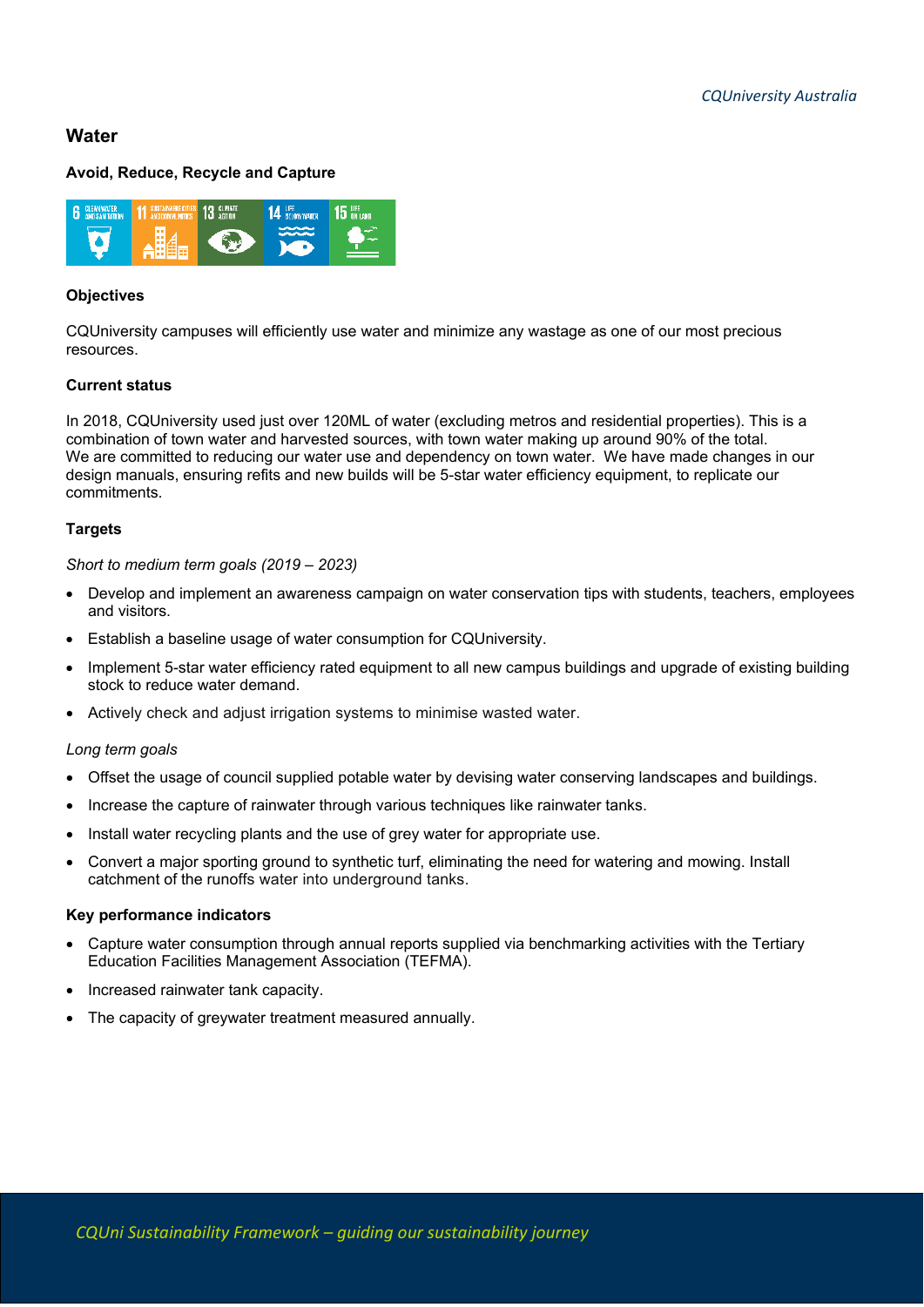# <span id="page-11-0"></span>**Estate and built environment**

## **Green Buildings, Land Management, Campus Planning**



#### **Objectives**

#### *We will not pursue objectives which imperil our sustainable future.*

CQUniversity owns and leases a wide range of land and built environment including sports grounds, buildings, accommodation and office blocks. Our built environment should be resource efficient, operationally cost-effective and provide improved environmental, economic and social benefits to student, staff and surrounding communities.

CQUniversity has been actively growing with new buildings and refurbishments throughout Australia. Constructing or refurbishing to green building standards has many benefits such as longer lifespan, reduced replacement and lower operating costs. Additionally, carbon emissions are reduced out of environmental and social responsibility. Hence, our aim is to reach best practice standards in accordance with the [Green Building Council of](https://new.gbca.org.au/)  [Australia](https://new.gbca.org.au/) (GBCA) frameworks in building design for all future developmental work.

#### **Current status**

We are continually introducing sustainable features into buildings and grounds; water harvesting, solar panels and strategic shading are installed in new buildings.

#### **Targets**

#### *Short to medium term goals (2019 – 2023)*

- Undertake investigations to determine best practice or current benchmarks in this area.
- Create a Sustainability Walk with interpretive signage, and/or a community garden.
- Change light bulbs to LED units gradually and systematically.
- Use sustainable products in projects.
- Design for 5-star green star rating.
- Consider developing End of Trip (EOT) facilities at campuses. This encourages people to walk, run or ride to work.
- Undertake campus master planning with strong consideration of our sustainability framework and policy.
- Increase use of recycled and renewable materials across the University.

#### *Long term goals*

- Increase solar PV units to increase capacity.
- Possible link to research activities.

- Total annual Solar PV capacity.
- New electrical LED lightings installed or existing ones replaced to more efficient ones.
- Sustainability Walk built and used.
- By 2023 all new buildings will be designed to meet the 5 star green star rating.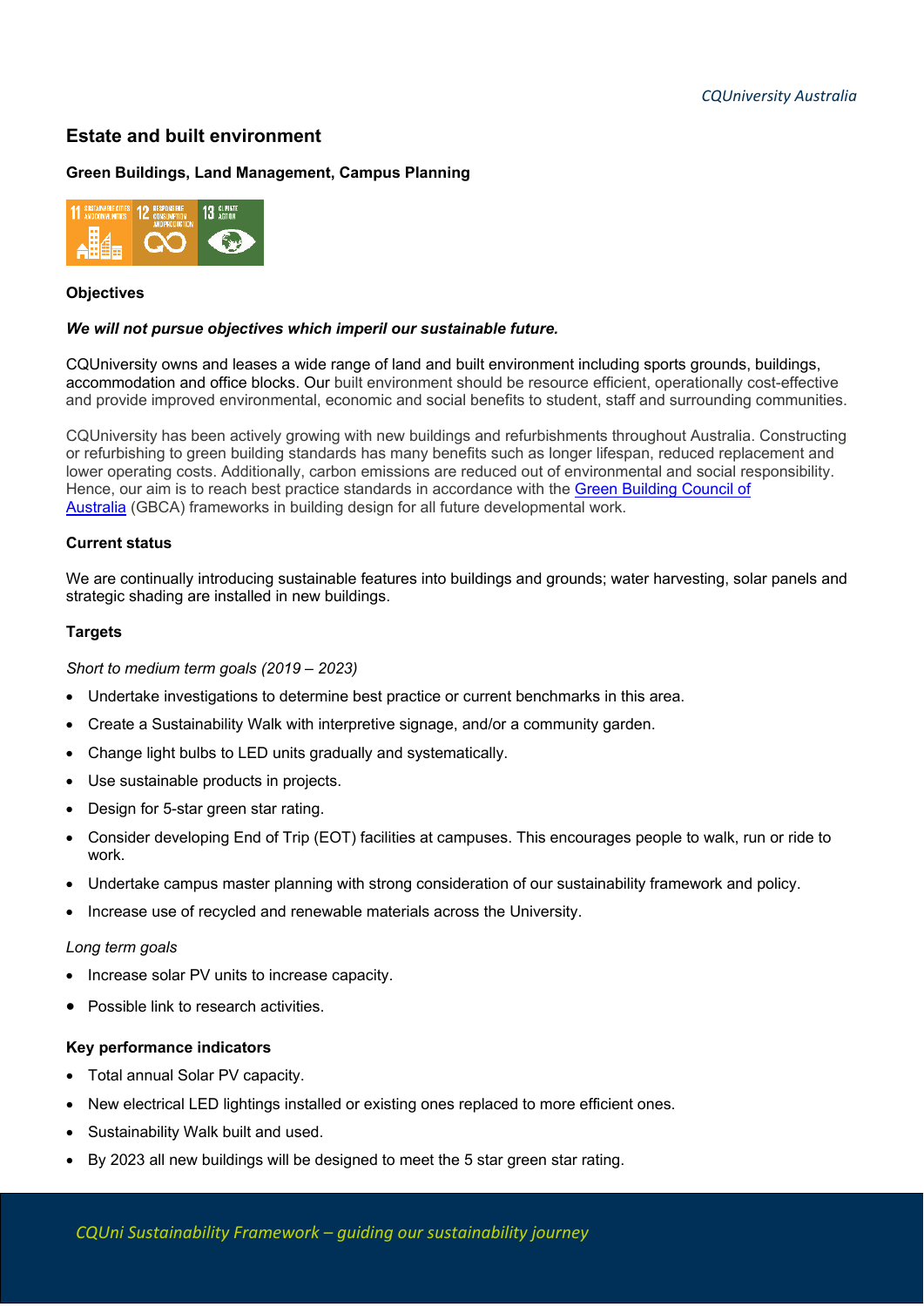# <span id="page-12-0"></span>**Social and community engagement**

#### **Community Network, Stakeholders Engagement**



#### **Objectives**

#### *We will seek to maximise our social impact while reducing our ecological footprint*

Engaging with the community is an intrinsic part of the University's mission and values. Our employees, students and alumni are a resource for our whole community. Through community-based learning, engaged leadership programs, research and innovation, teaching and practice, our employees and students combine with the community to build on existing strengths and look forward to sustainable, successful and vibrant futures. The objective is to clearly and emphatically convey a message of sustainability in all its strategies of community engagement.

## **Current status**

CQUniversity is endeavouring to become the most 'engaged university' and sustainability is a global trigger that can help us. Through an active sustainability program, we will be able to increase our engagement agendas to a broader audience and range of current global topics.

DFM will develop an annual sustainability report outlining achievements and compliance to the Strategic Plan.

CQUniversity is the only Australian university member of Clean Up Australia, and also a member of the Australasian Campuses Towards Sustainability (ACTS).

## **Targets**

*Short to medium term goals (2019 – 2023)*

- Engage stakeholders in a robust awareness campaign that is clear, continual and innovative.
- Proactively network with organisations that have a local, national and international reach.
- Initiate a Sustainability Week to coincide with National Tree Day, Earth Day, Clean Up Australia Day.
- Initiate a Sustainability Champions Program.

#### *Long term goals*

• Create activities that showcase CQUniversity as a strong player in educating the community in sustainability issues through sponsorship, networking and educational strategies.

- Report membership to organisations.
- Report events that have a strong sustainability focus through annual reporting.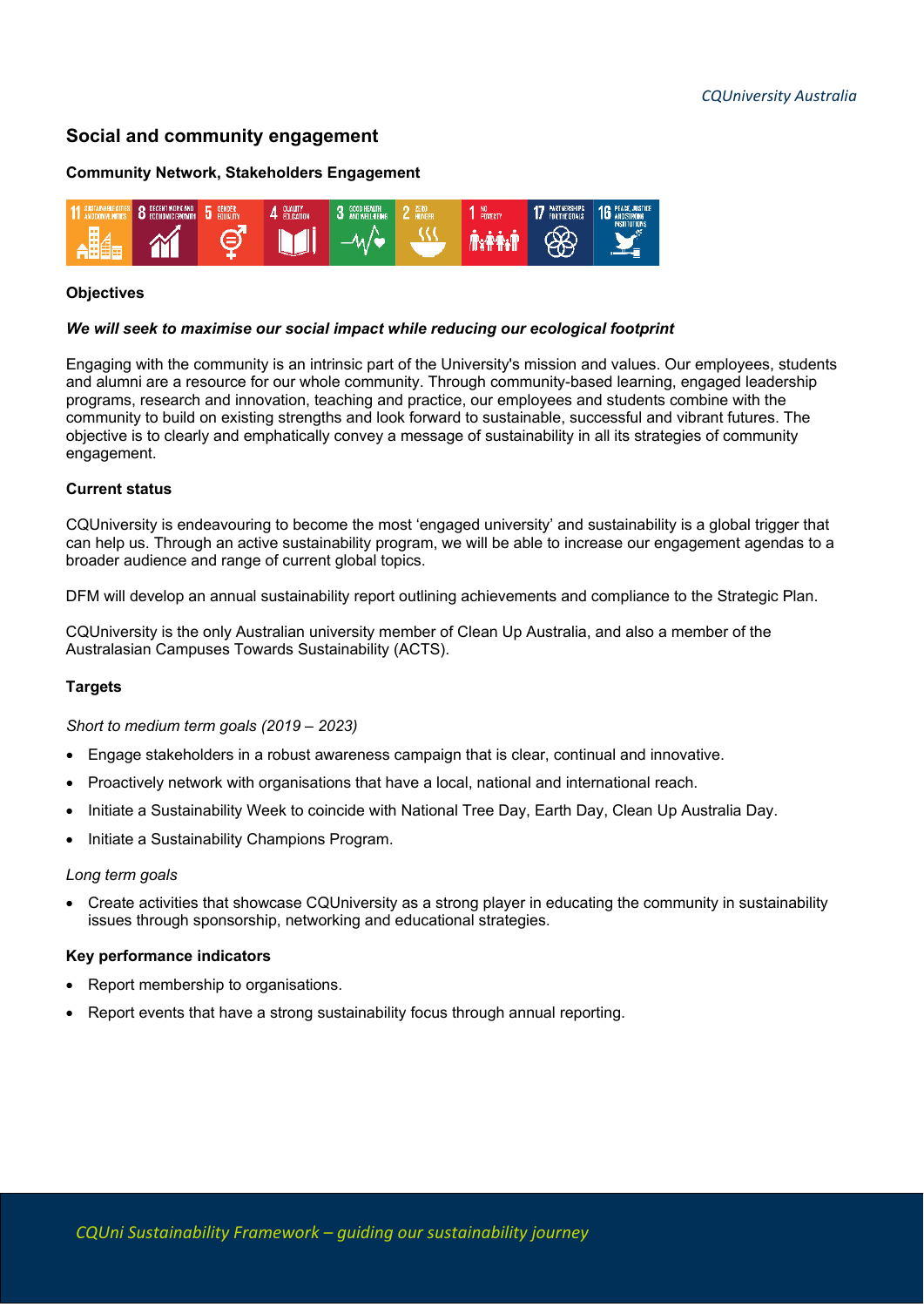# <span id="page-13-0"></span>**Biodiversity**

## **Natural Environment, Flora, Wildlife**



#### **Objectives**

This comprises the variety of plants, animals and microbial life at a given location. Biodiversity is a useful indicator of the overall health and viability of natural environments on CQUniversity campuses. Being the largest regional university, it covers land and property that sustains an interesting mix of native and non-native species. This Framework guides our actions to ensure that all natural watercourses and riparian bushland are preserved as much as possible to their original state.

#### **Current status**

CQUniversity campuses range from inland dry arid conditions to wet tropical lush rainforests to city landscapes. Our multiple locations harbour various microclimates that support thriving biodiversity with a range of flora and fauna. CQUniversity has constructed building and structures around our rich biodiversity and in some situations have rebuilt and landscaped the surrounding to naturally blend into the existing topography and vegetation.

#### **Targets**

#### *Short and medium-term goals (2019 – 2023)*

- Identify items that are relevant to each campus. Potentially work with external groups on community projects where the University does not have space.
- 'Rejuvenate a creek' campaigns can be fostered to clean up and grow native plants along its banks to abate soil erosion.
- Organise 'Tree Planting Day' within various campuses or participate in a larger community effort.
- Develop gardens using native plants that support the local fauna and thrive in the local environmental conditions.
- Involve employees and students in these activities.

#### *Long term goals*

- Build a Sustainability Walk with special apps that indicate various plants, trees, flora and fauna native to the location. The Sustainability Walk can be extended over the years with new points of interest.
- Establish a CQUniversity Community Garden. This garden would be open to students, employees and community members who can commit their time on a regular basis.

- Expand the use of native species for sustainability and support of local fauna.
- Following master planning for a campus, develop new reporting against the developed plan and percentage of green land and sustainable initiatives.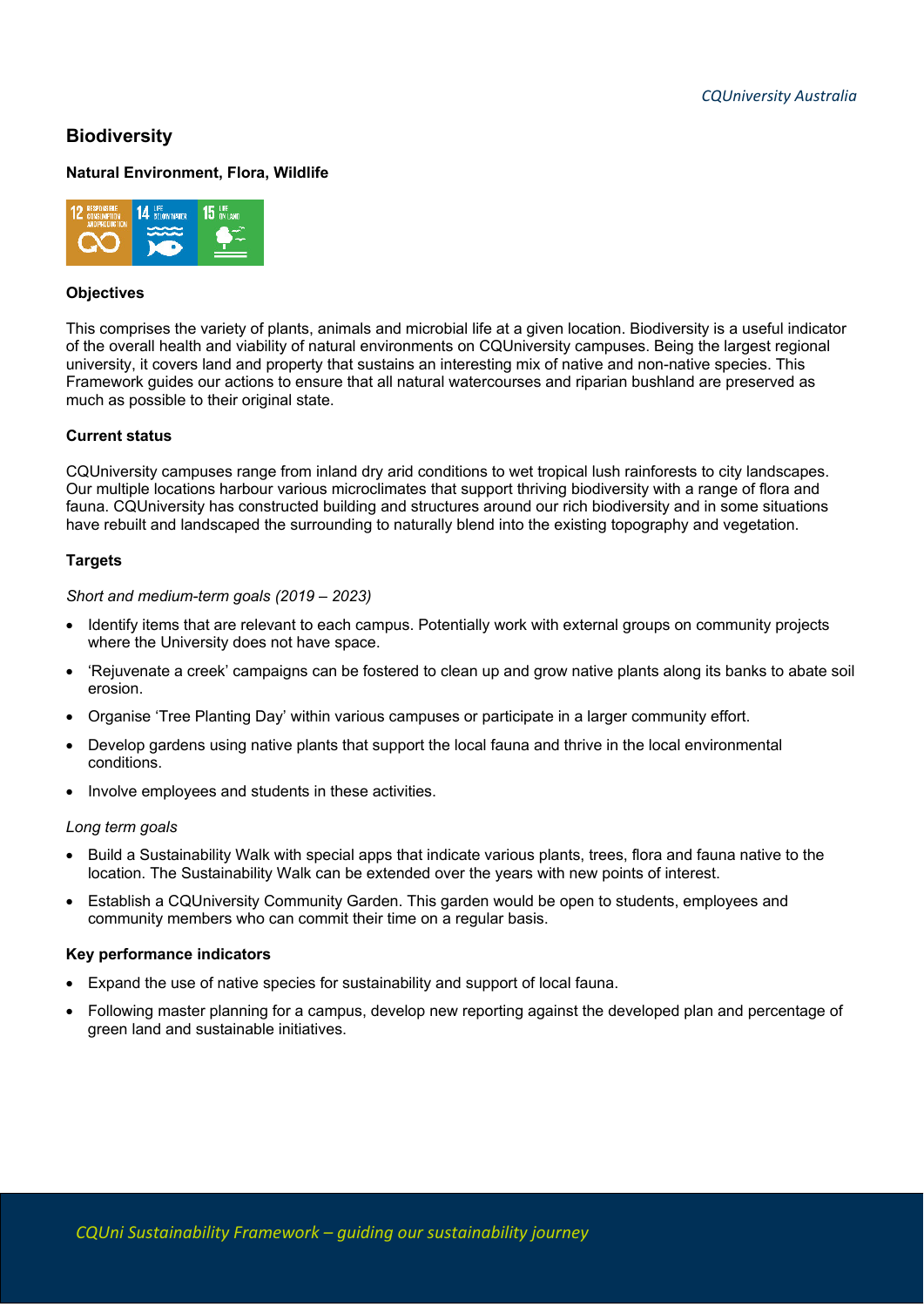# <span id="page-14-0"></span>**Economic growth**

#### **Efficiency, Profits, Human Resources**



#### **Objectives**

#### *We will ensure our financial future*

CQUniversity operates with a discipline that allows it to stay true to its core business. The core is when we invest the most and generate the greatest returns. As we look to areas where we can make cuts and achieve efficiencies, we should start farthest from the core of teaching and research..

CQUniversity is committed to taking practical steps to help maintain high and stable levels of economic development and employment, not just within the University but also throughout the wider community. We will play our role in contributing towards an economy which is resilient to the negative impacts both of changes in the wider global economy and of climate change.

#### **Current status**

CQUniversity over the past few years has operated such that is has been able to accrue a significant amount of funds in its reserve funding and does not have any significant debt. There are various challenges experienced to ensure the University operates in a cash positive manner within its annual revenue predictions, but it is proactive in managing this. As a result of this approach and increased scrutiny of new business cases, the University is in a stable and solid financial position moving towards 2020.

Some items that could affect economic performance include:

- Lack of clarity among Departments about systems and processes towards a sustainable organisation.
- Overly administrative functions.
- Much tiered management structures.
- Not implementing sustainable practices that affect hidden ongoing operational costs vs initial capital costs.

CQUniversity will be adopting [Circular Economy Principles.](https://www.cleanup.org.au/circular-economy) Circular Economy is an economic system aimed at eliminating waste and the continual use of resources. Circular systems employ [recycling,](https://en.wikipedia.org/wiki/Recycling) [reuse,](https://en.wikipedia.org/wiki/Reuse) [remanufacturing](https://en.wikipedia.org/wiki/Remanufacturing) and refurbishment to create a closed system, minimising the use of [resource input](https://en.wikipedia.org/wiki/Resource_depletion) and the creation of [waste.](https://en.wikipedia.org/wiki/Waste_minimisation)

#### **Targets**

*Short to medium term goals (2019 – 2023)*

- Actively engage suppliers to encourage them to align with our sustainability objectives.
- Encourage good design standards to include sustainability features and not remove them when the budget gets tight.
- Simplify processes to ensure compliance but in an efficient manner.
- Work with internal and external stakeholders on circular economy initiatives.

#### *Long-term goals*

- Reassess weak performing activities and make decisions about their future viability and continuation.
- Develop a clear strategy, focused on the core of Learning, Teaching and Research.
- Strategically invest in innovative models.